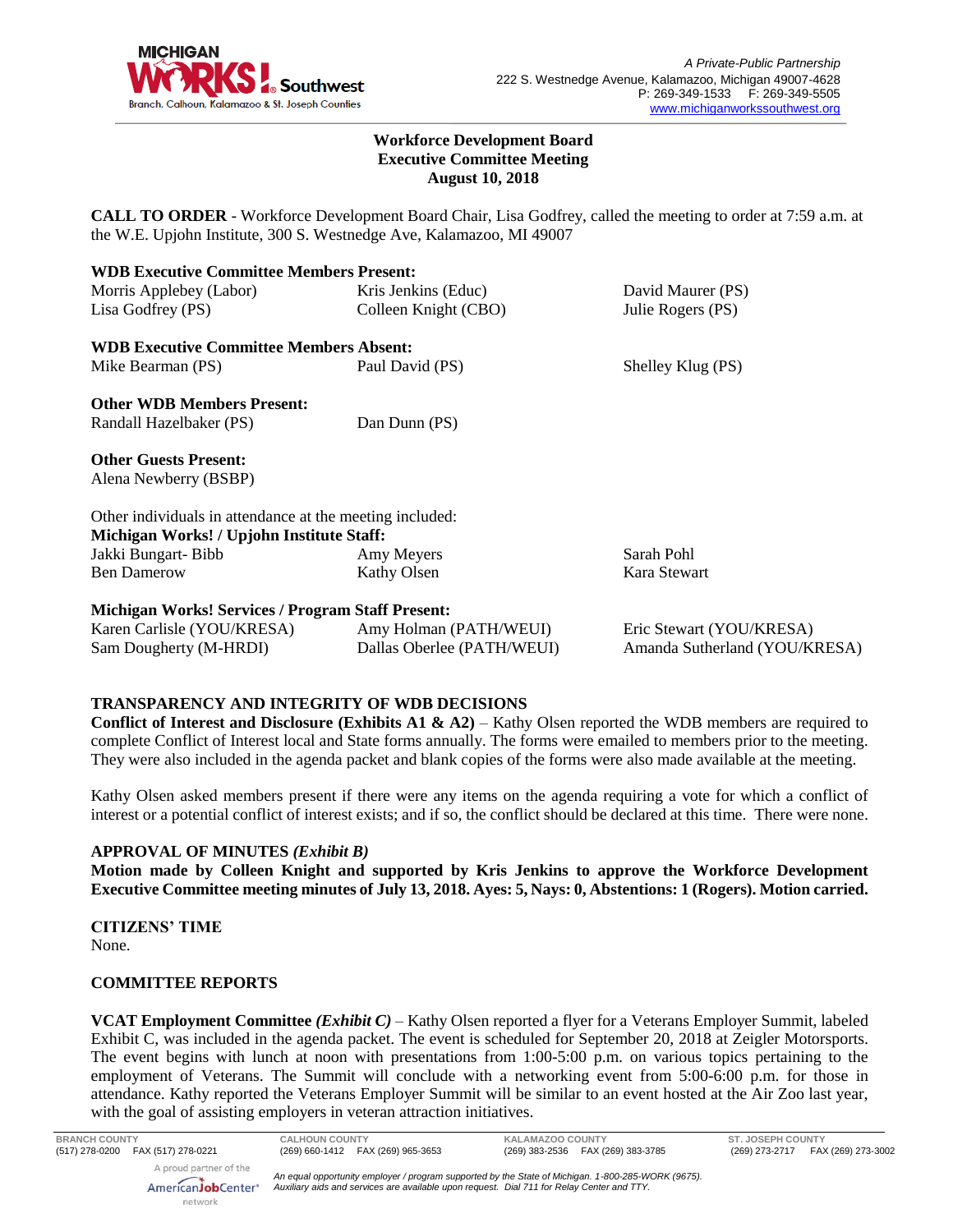### **NEW BUSINESS**

**CY18 Reemployment Services and Eligibility Assessment (RESEA) Program Plan** *(Exhibit D)*– Amy Meyers requested board consideration and approval of the CY2018 RESEA Program plan which had an allocation increase from \$27,803 in CY2017 to \$39,179 in CY2018. The RESEA Program permanently replaced the mandatory Unemployment Insurance Profiling program and offers customized services to individuals referred from the Unemployment Insurance Agency (UIA) after being deemed most likely to exhaust their UI benefits. A list of the required services was provided on *Exhibit D* in the agenda packet and includes orientation to Michigan Works! services and review of Labor Market Information (LMI).

**PY18 Capacity Building Plan** *(Exhibit E)* – Amy Meyers requested board consideration and approval for the PY18 Capacity Building Plan. She reported that the allocation totaling \$33,931 would go towards technical assistance and staff professional development opportunities for workforce development professionals within the Michigan Works! system across the state. She reported state allocations for Capacity Building in the previous year were awarded to four MWAs across the state; however, for PY18, each Michigan Works! Agency (MWA), received an individual allocation.

**PY18 Service Center Operations Plan** *(Exhibit F)* – Amy Meyers requested board consideration and approval for the PY18 Service Center Operations Plan that included an allocation in the amount of \$125,838, an increase from the total allocation of \$84,542 in PY17. She reported that Service Center Operations funds would be used to supplement financial support from all partners housed at one-stop facilities across the Michigan Works! Southwest four-county region. This support would include activities to improve customer services, education for the public about the service centers, and upgrading one-stop facilities.

**Motion made by Kris Jenkins and supported by Morris Applebey to approve the Calendar Year (CY) 2018 Reemployment Services and Eligibility Assessment (RESEA) Program Plan, the Program Year (PY) 2018 Capacity Building Plan and the PY18 Services Center Operations Plan. Motion carried.**

**Intergovernmental Agreement of 2018-2020** *(Exhibit G)* – Kathy Olsen requested board consideration and approval for the Intergovernmental Agreement for the period October 1, 2018 through September 30, 2020. She reported the agreement, between the four County Boards of Commissioners within the Michigan Works! Southwest four-county region and the Michigan Works! Southwest Workforce Development Board had minimal changes. The changes were detailed on a redline copy included in the agenda packet (Exhibit G). Changes included updating the agreement for a new two-year period and the joining of two bullet points on page 8 of the document.

### **Motion made by Morris Applebey and supported by Julie Rogers to approve the Intergovernmental Agreement for the period October 1, 2018 through September 30, 2020. Motion carried.**

**Workforce Development Board Bylaws for 2018-2020** *(Exhibit H)* – Kathy Olsen requested board consideration and approval for the Workforce Development Board (WDB) Bylaws with an effective date of October 1, 2018. A redline copy with changes was included in the agenda packet (Exhibit H). The updates included changes in language to match that of the Talent Investment Agency (TIA); the addition of a quorum clause; and the removal of a Veteran's Advisory Committee, which is not required by the Workforce Innovation and Opportunity Act (WIOA), and the Marketing and Communications Committee. She reported the Veterans Community Action Team (VCAT) is an active regional committee that focuses on Veterans issues and the duties of the Marketing Committee are being completed by Michigan Works! Southwest staff.

Julie Rogers stated page four of the document states that County Commissioners shall serve a four-year term; however, Commissioners are re-elected every two years. She requested that the language be amended to read that termsfor County Commissioners' be every two years.

**Motion made by Julie Rogers and supported by Colleen Knight to amend page 9 of the Workforce Development Board Bylaws effective October 1, 2018 to state that terms for members who also service as County Commissioners shall be for two years or until their respective term of office ends. Motion carried.**

A proud partner of the AmericanJobCenter\* network

*An equal opportunity employer / program supported by the State of Michigan. 1-800-285-WORK (9675). Auxiliary aids and services are available upon request. Dial 711 for Relay Center and TTY.*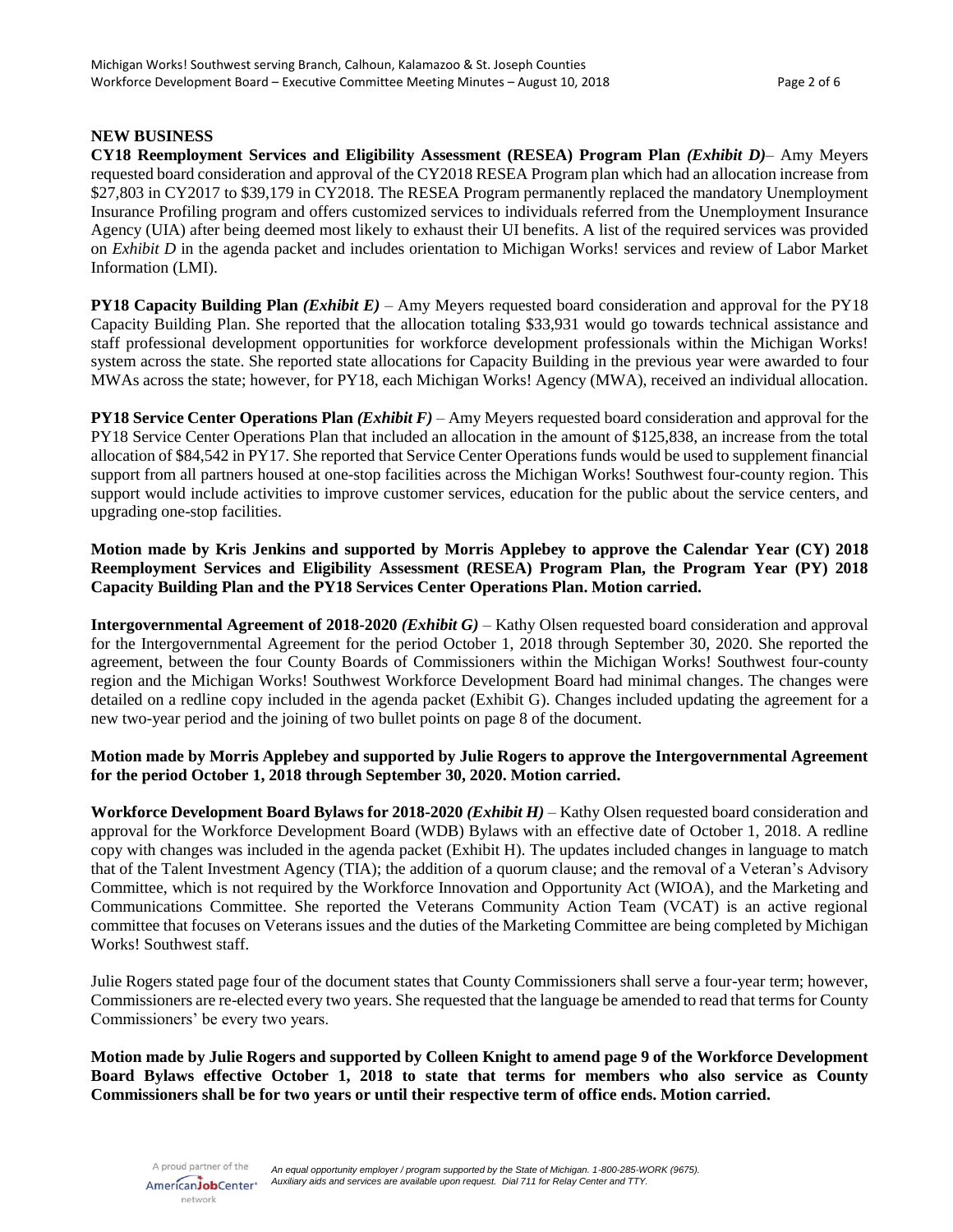### **Motion made by Colleen Knight and supported by Julie Rogers to approve the Workforce Development Board Bylaws effective October 1, 2018, as amended. Motion carried.**

**Workforce Development Board Alternate Appointment** *(Exhibit I)*- Kathy Olsen requested board consideration and approval for the appointment of Randy Sowles as an alternate on the Workforce Development Board for Kris Jenkins, representing education. The alternate appointment is for the balance of a two-year term ending on September 30, 2018 as well as an additional two-year term from October 1, 2018 until September 30, 2020.

**Motion made by Kris Jenkins and supported by David Maurer to approve the Appointment of Randy Sowles as an alternate for Kris Jenkins, representing education on the Workforce Development Board for the balance of a two-year term ending on September 30, 2018 and an additional two-year term from October 1, 2018 until September 30, 2020. Motion carried.**

**Workforce Development Board Renewals – Non-Private Sector** *(Exhibit J)* – Kathy Olsen requested board consideration and approval for the renewal of all non-private sector appointments to the Workforce Development Board. A memo listing the names of individuals for the renewal appointments was included in the agenda packet (Exhibit J). She reported the renewal appointments are for a two-year term that will begin October 1, 2018 and end September 30, 2020. She noted that Shabaka Gibson, listed on the memo as representing economic development, was previously approved for the new two-year term upon his appointment approved on July 13, 2018. Julie Rogers stated it is important to keep diversity and inclusion as a focus when recruiting new members

**Motion made by Colleen Knight and supported by Morris Applebey to approve the Workforce Development Board renewals for Non-Private Sector members for two-year terms that will begin October 1, 2018 and end September 30, 2020. Motion carried.**

#### **REPRESENTING ECONOMIC DEVELOPMENT**

*Ms. Jill Bland,* CEeD, Executive Vice President, Southwest Michigan First (Kalamazoo)

#### **REPRESENTING COMMUNITY BASED ORGANIZATIONS**

*Ms. Colleen Knight,* President & CEO, Branch County Community Foundation (Branch) *Mr. Matthew Lynn,* Vice President, Community Impact, United Way of the Battle Creek & Kalamazoo Region (Kalamazoo)

#### **REPRESENTING EDUCATION**

*Ms. Kris Jenkins,* Superintendent, Branch ISD Educational Service Agency (Branch) *Mr. Mark O'Connell,* President, Kellogg Community College (Calhoun)

**REPRESENTING ORGANIZED LABOR** *Mr. Richard Anderson,* Representative, United Auto Workers (UAW) Local 2903 (St. Joseph)

*Mr. Morris Applebey,* Training Director, Kalamazoo Joint Apprenticeship & Training Committee (JATC) - IBEW (Kalamazoo)

*Mr. Trevor Bidelman,* President / Business Agent, BCTGM Local 3G (Calhoun)

*Ms. Kathi Cain-Babbitt (Alternate for Willcutt),* Steward, AFSCME Local 1668 (Kalamazoo)

*Mr. Richard Frantz (Alternate for Bidelman),* Director, Tri-County Labor Agency (Calhoun)

*Mr. Ken Willcutt,* Business Rep, Plumbers, Pipefitters and HVACR Local Union No. 357 (Kalamazoo)

### **REPRESENTING PUBLIC ASSISTANCE AGENCIES**

*Ms. Karen Doubleday,* Assistance Payments Program Manager, MI Dept of Health & Human Services – Calhoun County Office (Calhoun)

#### **REPRESENTING REHABILITATION AGENCIES**

*Mr. John Fiore,* District Manager, Southwest District, Michigan Rehabilitation Services (Calhoun) *Ms. Jill Murphy (Alternate for MRS),* Site Manager, Michigan Rehabilitation Services (Kalamazoo)

#### **REPRESENTING MI DEPARTMENT OF CORRECTIONS / OTHER**

*Mr. Omar Alston,* Region Manager, Michigan Department of Corrections (At-Large) *Ms. Lisa Johansen (Alternate for Alston)*, Parole / Probation Supervisor, Michigan Department of Corrections, Kalamazoo Office (At-Large)

#### **REPRESENTING AT-LARGE / OTHER**

*Ms. Windy Rea,* Career Transition Specialist, Alutiiq, a Wholly Owned Subsidiary of Afognak Native Corporation / Michigan Job Corps (At-Large)**.**

**Career & Educational Advisory Council (CEAC) Appointments** *(Exhibit K)* - Kathy Olsen requested board consideration and approval for new appointments to the Career & Educational Advisory Council (CEAC), as outlined in a memo included in the agenda packet (Exhibit K). New appointments included Randy Sowles as the CTE representative for Branch County, replacing Jamie Engle, and Jason Luke, the Southwest MiSTEM Regional Director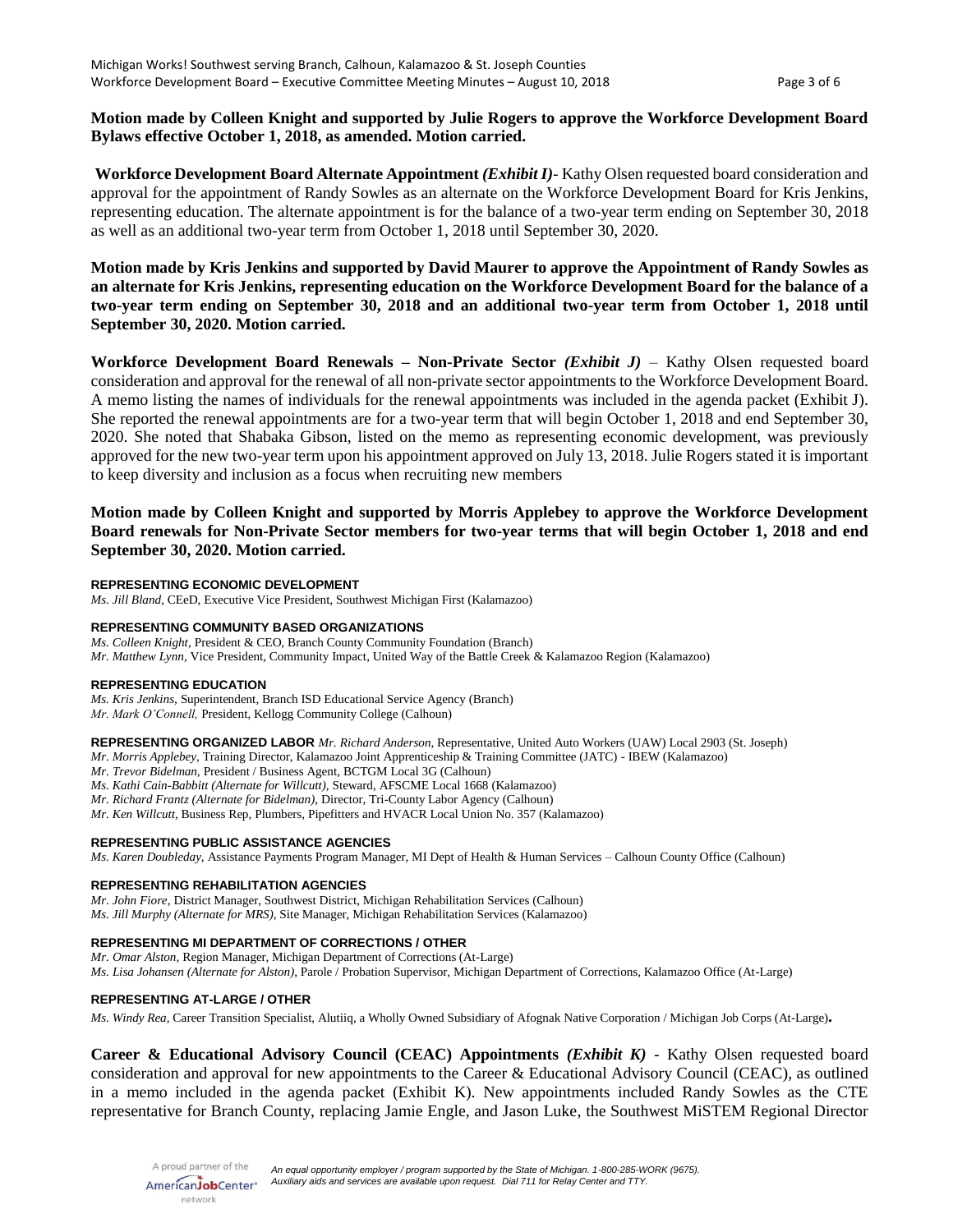as an additional Education representative. The appointments are for the balance of a three-year term that ends June 30, 2021. It was noted that the MiSTEM region includes Barry County.

## **Motion made by David Maurer and supported by Julie Rogers to approve the appointments of Randy Sowles and Jason Luke to the Career & Educational Advisory Council for Michigan Works! Southwest for the balance of three-year terms that end on June 30, 2021. Motion carried.**

# **STAFF REPORTS**

**Marketing** *(Exhibit L)* – Kathy Olsen referenced Exhibit L in the agenda packet which included information about upcoming events for job seekers and employers within the Michigan Works! Southwest four-county region. She highlighted the Veterans Employer Summit (Exhibit C) and the Going PRO Talent Fund Information Sessions (Exhibit M1).

### **Program Operations / Special Initiatives**

*Employer Resource Network (ERN) / Workforce Innovation Fund (WIF) –* Dallas Oberlee reported the third and final implementation year of the Workforce Innovation Fund (WIF) grant will be concluding on September 30, 2018. A oneyear evaluation period will follow the implementation period and the evaluation will conclude on September 30, 2019.

Goal4 It!TM - Dallas Oberlee reported Employer Resource Network (ERN) success coaches and Michigan Works! Southwest staff participated in Mathematica's Goal4 It!<sup>TM</sup> training at the end of July. The training focused on shifting to a coaching model where goal setting is a key component, as opposed to traditional case management. After the training, discussions were held with the State to obtain approval to run a Goal4 It!<sup>TM</sup> pilot with the Partnership.Accountability.Training.Hope. (PATH) program in the MW Southwest four-county region. PATH managers will be looking at policy, forms and orientation materials to suggest updates that will better fit the Goal4 It!<sup>TM</sup> model. The State has acknowledged that the implementation of this model may result in an initial decrease in the work participation rate (WPR); however, they are not concerned due to the current WPR being well above the 50% requirement. Staff will also be participating in weekly 'office hours' with Mathematica.

*Kalamazoo County Road Commission Apprenticeship* - Dallas Oberlee reported that standards for the Maintenance Technician, Municipal (Roadway Technician) Registered Apprenticeship for the Road Commission of Kalamazoo County were signed in July. Following the signing ceremony, an Employer of the Day event was held at the Michigan Works! Southwest Service Center in Kalamazoo to assist in recruiting applicants for the apprenticeship opportunity. Michigan Works! Southwest staff is assisting applicants navigate the application process. It was reported that 28 candidates are currently being considered for the opportunity.

**Business Services and Skilled Trades Training Fund (STTF) Update** *(Exhibit M1)* – Kara Stewart reported Going PRO Talent Fund Information Sessions will begin on Monday, August 13, 2018. A variety of dates, locations and times are scheduled and listed on the flyer included in the agenda packet (Exhibit M1). One-on-one meetings are also available to any employer that is unable to attend one of the scheduled sessions. RSVPs for the sessions can be sent to [GPTF@miworkssw.org,](mailto:GPTF@miworkssw.org) as outlined on the flyer. The application period for the \$27.9 million competitive award will officially open on September 12, 2018 and will close on October 3, 2018.

Ms. Stewart also reported Apprenticeship 101 information sessions are taking place with employers, focusing on how apprenticeships can be utilized to retain and upskill current employees. The next Apprenticeship 101 information session is scheduled for August 14, 2018 at Southwest Michigan First with 15 employers currently registered to attend. There will also be a presentation on the Going PRO Talent Fund and Apprenticeship opportunities at the September 14, 2018 Workforce Development Board meeting.

**Labor Market Information (LMI)** *(Exhibit M2)* – The link to access the labor market reports generated from Burning Glass Analytics and Real Time Jobs Data that identified the top detailed occupations, skills greatest in demand, and employers with the most job openings in Prosperity Region 8, Michigan Works! Southwest, and each of the four counties in the MW! SW Area for the period June 1 through July 31, 2018 was sent to members via email along with the agenda packet.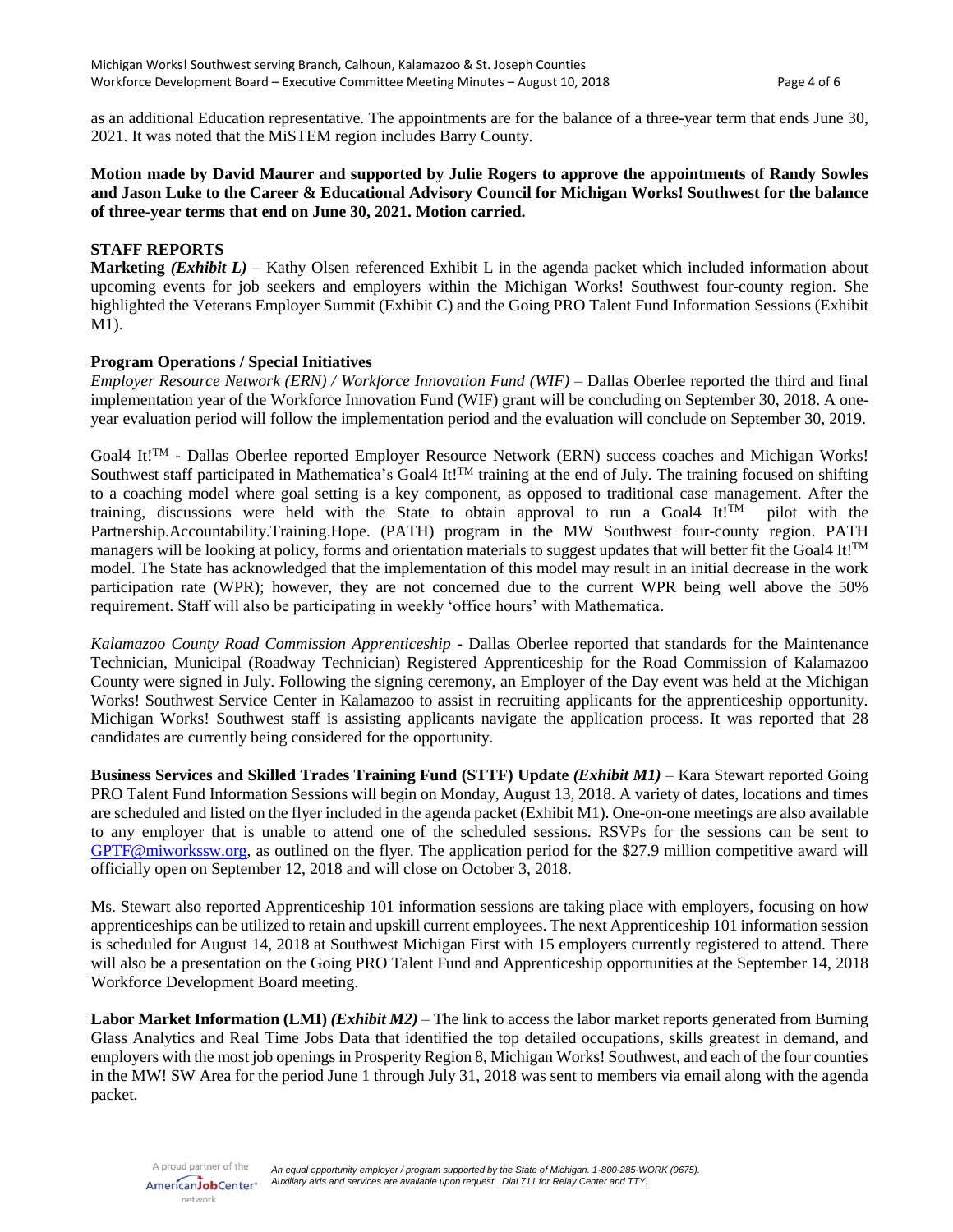**Dashboard Report** *(Exhibit N)* – Jakki Bungart-Bibb reported page one of the Michigan Works! Southwest Dashboard contains current data on the labor participation, top employers advertising online, top job categories, top occupations and education requirements for the month of June that is consistent with reports from the past few months. Some information on page two, including the graph depicting the number of visitors to the Michigan Works! Southwest Service Centers reflect data for a new program year that began July 1, 2018. She reported 10,804 visitors visited the Michigan Works! Southwest Services Centers in Program Year 2017 that ended on June 30, 2018 and that this is a significant decrease when compared to the previous year. She also reported satellite sites are averaging approximately 500 visitors in total per month. The Driver Responsibility Fee Forgiveness Program has received 255 intent forms with 95 completers since its inception on April 27, 2018. The WIOA Adult, Dislocated Worker and Youth programs have collectively served 490 participants in July 2018. This number includes participants carried over from the previous program year. MW Southwest assisted 139 employers fill 322 jobs during the month of July. Ms. Bibb reminded members that the State is still making changes to WIOA performance measures, but preliminary reports look positive. Page two of the report also includes data pertaining to the Families Forward Demonstration Project. Page three of the Dashboard highlights the Application Eligibility Period (AEP) and Partnership.Accountability.Training.Hope.(PATH) data including number of referrals and completions, employment rate, average wage, and work participation rate. Due to lower participation numbers, the average wage is more susceptible to larger fluctuations as participants' employment status changes. Page four of the Dashboard includes highlights of the staff reports and links to pertinent media articles, as well as Career and Educational Advisory Council (CEAC) metrics. Members discussed the Going PRO Talent Fund campaign and possible confusion between it and the Going PRO initiative.

**Director's Report** – Ben Damerow distributed the Director's Report dated August 10, 2018 and reported that on July 19, 2018, President Trump commissioned a National Council for the American Worker and an American Workforce Policy Advisory Board, seeking leadership on workforce development policy. The Council will be led by the secretaries for labor and commerce as well as senior executive staff. The American Workforce Policy Advisory Board will support the council and will feature 25 members appointed by the president representing employers, educational institutions and states. The focus aligns with Governor Snyder's Marshall Plan for Talent Initiative in its goal to address the skills gap crisis by fostering more collaboration between the private sector and educational institutions. Michigan hopes to have local representation on the Council.

Mr. Damerow reported no real movement has taken place on the Federal Budget plan; however, a Continuing Resolution (CR) is expected through the election. A committee-passed Senate spending plan for fiscal year 2019 looks positive, with level funding for core workforce development programs and an increase of \$25 million for adult education.

Mr. Damerow highlighted the Marshall Plan for Talent in his report. He shared the updated timeline for the plan that includes guidance and implementation for Talent Consortia between August and September and a Grant Application Period in October.

Mr. Damerow reported Roger Curtis, director of the Michigan Department of Talent and Economic Development (TED), will be stepping down from his position effective September 30, 2018 and will be transitioning into employment in the private sector.

To conclude his report, Mr. Damerow reported that a research effort testing the theory that the jobseeker's perception of the current labor market is inconsistent with actual reports has been taking place with assistance from Michigan Works! Southwest staff. Surveys for jobseekers are being distributed as Service Centers throughout the four-county Michigan Works! Southwest area and project researchers have met with and interviewed various staff. Also, as part of the project, the Michigan Works! Southwest Service Centers are moving to electronic tablets for frontline staff to better address and track customers' needs. More information is forthcoming, with a possible presentation at a future Board meeting.

### **OLD BUSINESS**

None.

### **CITIZENS' TIME** None.

A proud partner of the AmericanJobCenter\* network

*An equal opportunity employer / program supported by the State of Michigan. 1-800-285-WORK (9675). Auxiliary aids and services are available upon request. Dial 711 for Relay Center and TTY.*